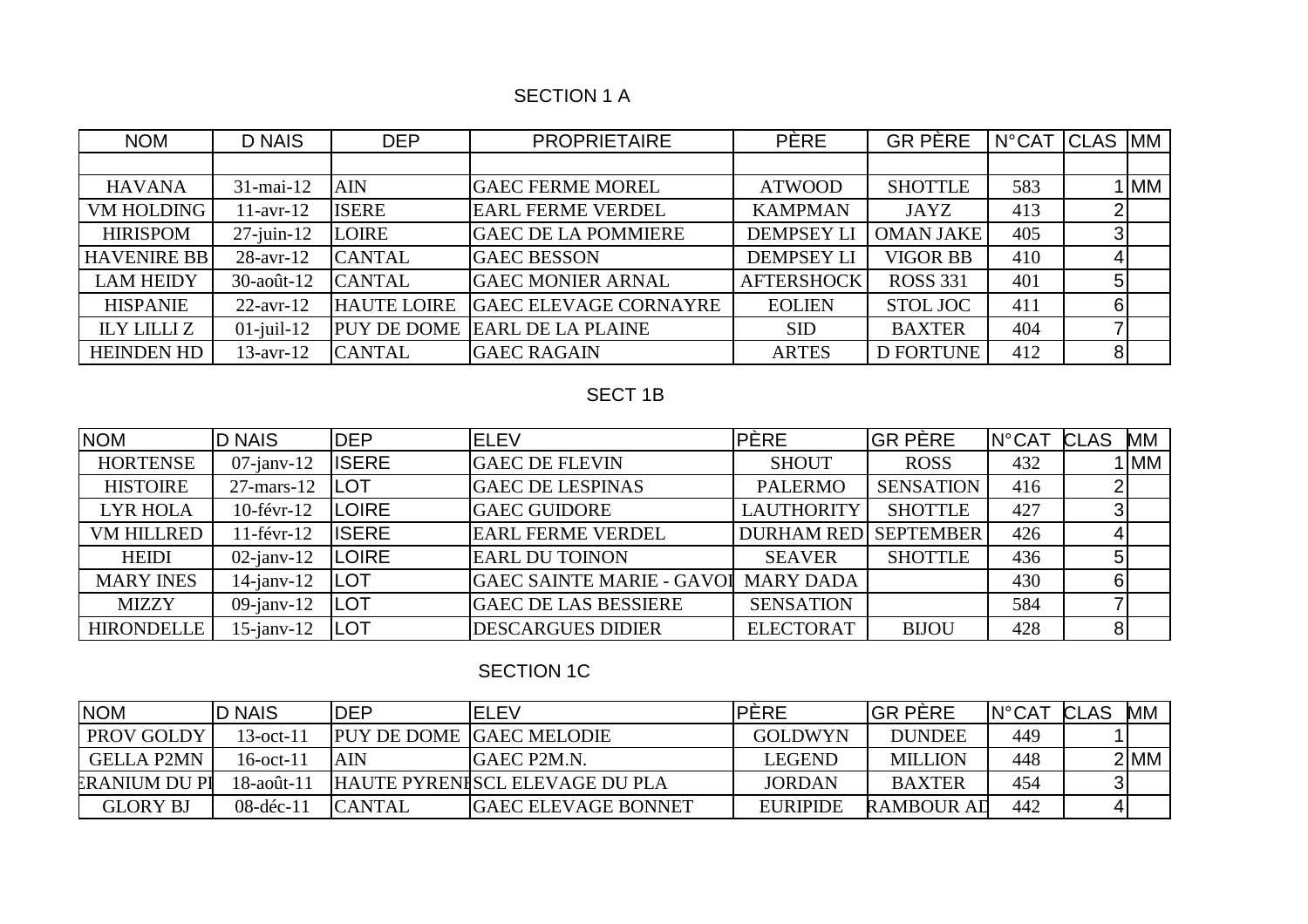| <b>GELEE</b>     | $20$ -nov-11 | <b>RHONE</b>                  | <b>GAEC DES CRETES</b>        | <b>DAMION</b>  | <b>JAYZ</b>       | 444 |  |
|------------------|--------------|-------------------------------|-------------------------------|----------------|-------------------|-----|--|
| <b>GORDIE BF</b> | $06$ -déc-11 | <b>LOT</b>                    | <b>GAEC LA BELLE FONTAINE</b> | <b>SHOTTLE</b> | <b>SELANGOR</b>   | 443 |  |
| 2010             | $19-dec-1$   | <b>ALLIER</b>                 | <b>IGAEC PHOTIER</b>          | <b>TRUMP</b>   | <b>LUCKY STAR</b> | 439 |  |
| <b>GENEREUSE</b> | $01$ -oct-11 | <b>PUY DE DOME GAEC MELEY</b> |                               | <b>SEAVER</b>  | <b>ROY</b>        | 453 |  |
|                  |              |                               |                               |                |                   |     |  |

## SECTION 2A

| <b>NOM</b>          | <b>D NAIS</b>    | <b>DEP</b>    | <b>IELEV</b>                     | <b>PÈRE</b>       | <b>GR PÈRE</b>    | N°CAT CLAS |                | МM         |
|---------------------|------------------|---------------|----------------------------------|-------------------|-------------------|------------|----------------|------------|
|                     |                  |               |                                  |                   |                   |            |                |            |
| <b>DIJS LAURIA</b>  | $12$ -juin- $11$ | <b>AIN</b>    | <b>GAEC FERME MOREL - SCL DI</b> | <b>DETOX</b>      | LARAMEE           | 462        |                | <b>IMM</b> |
| <b>FILADELPHY</b>   | 08-déc-10        | <b>ISERE</b>  | <b>GAEC DE FLEVIN</b>            | <b>AFTERSHOCK</b> | <b>LEDUC</b>      | 476        |                | $2$ MM     |
| <b>LINOISE GAEL</b> | $03$ -avr-11     | <b>CANTAL</b> | DAMON NOËL- L CHASSANI-T         | <b>TERRASON</b>   | <b>ASTRE</b>      | 468        |                |            |
| <b>GELLY</b>        | $26$ -avr- $11$  | <b>TARN</b>   | <b>GAEC DES LATTES</b>           | <b>DUPLEX</b>     | <b>BALTO</b>      | 466        |                |            |
| <b>GIPSY</b>        | $22$ -avr-11     | <b>LOIRE</b>  | <b>GAEC DE GRUMARD</b>           | <b>SANCHEZ</b>    | <b>TALENT LAD</b> | 582        | 5 <sup>1</sup> |            |
| <b>FV GOLD</b>      | 26-mai-11        | <b>TARN</b>   | <b>EARL DES BESSOUS</b>          | <b>GOLDWYN</b>    | <b>ALLEN</b>      | 464        | 6              |            |
| RMH GET 31          | 28-févr-11       |               | TARN ET GAROEARL DES COUTEAUX    | <b>MITEY WEST</b> | <b>LEE</b>        | 470        |                |            |
| <b>ALANTE DU PL</b> | 19-mai-11        |               | HAUTE PYRENISCL ELEVAGE DU PLA   | <b>SANCHEZ</b>    | <b>SHOTTLE</b>    | 465        | 8 <sup>1</sup> |            |

## SECTION 2B

| <b>NOM</b>        | <b>D NAIS</b>    | <b>DEP</b>         | <b>ELEV</b>                                 | <b>PÈRE</b>       | <b>GR PÈRE</b>  | <b>N°CAT</b> | <b>CLAS</b>    | МM     |
|-------------------|------------------|--------------------|---------------------------------------------|-------------------|-----------------|--------------|----------------|--------|
|                   |                  |                    |                                             |                   |                 |              |                |        |
| FIRST FANMI       | $14$ -nov- $10$  | <b>LOIRE</b>       | <b>SCL FAN'MI</b>                           | <b>SHOTTLE</b>    | <b>COUSTEAU</b> | 480          |                |        |
| <b>FIFI FON</b>   | $18$ -août- $10$ | LOIRE              | <b>SCL FOND MELEY</b>                       | <b>TEATRO</b>     | <b>GRIFO</b>    | 489          |                | $2$ MM |
| <b>FOXIE BB</b>   | $11$ -août- $10$ | <b>CANTAL</b>      | <b>GAEC BESSON/ BOS MARCEL</b>              | <b>DAMION</b>     | <b>LINJET</b>   | 490          | 3              |        |
| <b>FACILE</b>     | $03$ -nov-10     | <b>TARN</b>        | <b>CARENSAC JEAN LUC</b>                    | <b>COLBY</b>      | <b>CHAMPION</b> | 482          |                |        |
| <b>FERTILE</b>    | $04-dec-10$      |                    | <b>HAUTE VIENNEEARL DE RAVERLAT</b>         | <b>SUPER</b>      | <b>TARTARE</b>  | 477          |                |        |
| <b>FALIDAY</b>    | $18$ -nov- $10$  |                    | <b>PYRENEES ATLIGAEC LES VIGNES ROUSSES</b> | <b>SHOTTLE</b>    | <b>THRONE</b>   | 478          |                |        |
| <b>FAVI FRAIZ</b> | $29$ -sept-10    | <b>HAUTE LOIRE</b> | <b>GAEC ELEVAGE CORNAYRE</b>                | <b>GABOR WIL</b>  | <b>ROUMARE</b>  | 486          |                |        |
| <b>FANIE</b>      | $14$ -nov- $10$  |                    | PUY DE DOME LYCEE MARMILHAT                 | <b>VOLADI MAN</b> | <b>TOLBIAC</b>  | 479          | 8 <sub>l</sub> |        |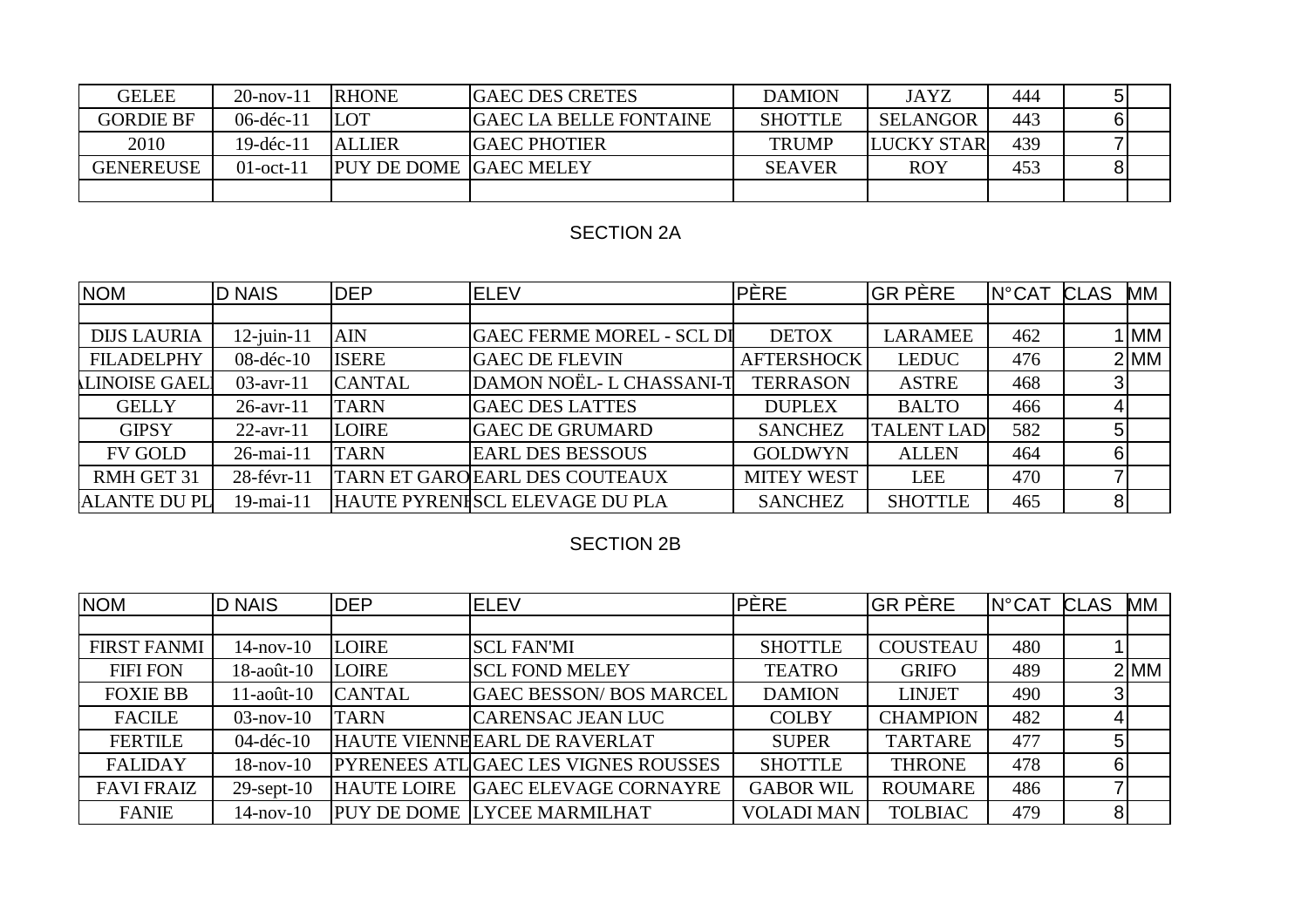#### SECTION 2C

| <b>NOM</b>          | <b>D NAIS</b>    | <b>DEP</b>                   | <b>ELEV</b>                          | PÈRE                      | <b>GR PÈRE</b>   | $N^{\circ}$ CAT CLAS |   | <b>MM</b> |
|---------------------|------------------|------------------------------|--------------------------------------|---------------------------|------------------|----------------------|---|-----------|
|                     |                  |                              |                                      |                           |                  |                      |   |           |
| <b>FELINE</b>       | $12$ -juil-10    | <b>ALLIER</b>                | <b>EARL PARISSE</b>                  | <b>SANCHEZ</b>            | <b>SHOTTLE</b>   | 497                  |   | $1$ MM    |
| <b>FLUTE</b>        | $11$ -févr- $10$ | <b>HAUTE VIENNEEARL ROCH</b> |                                      | <b>SENSATION</b>          | <b>HILLCREST</b> | 503                  |   |           |
| <b>ELNOR RED</b>    | $02$ -juin-09    | <b>RHONE</b>                 | <b>SCEA DU GRISARD</b>               | <b>SPIRT</b>              | <b>GIBSON</b>    | 506                  |   |           |
| WANA DU BAR         | 24-mai-09        |                              | LOT ET GARON SCEA BARRIVIERA         | <b>FIELDHOUSE</b>         | <b>ASTRE</b>     | 507                  |   |           |
| <b>FIANCEE</b>      | $18$ -juil- $10$ |                              | HAUTE VIENNEEARL DE RAVERLAT         | <b>ULIER CHAM NEGUNDO</b> |                  | 495                  |   |           |
| AVALA DU BA         | $07$ -oct-09     |                              | LOT ET GARON SCEA BARRIVIERA         | <b>SHOTTLE</b>            | <b>CHAMPION</b>  | 505                  |   |           |
| <b>FAVORITE RED</b> | $04$ -août-10    |                              | <b>PUY DE DOME EARL DE LA PLAINE</b> | <b>MARINE RED</b>         |                  | 493                  |   |           |
| <b>FRAMBOISE</b>    | $08$ -août- $10$ |                              | HAUTE VIENNEEARL DE RAVERLAT         | <b>ASHLAR</b>             | <b>NEGUNDO</b>   | 491                  | 8 |           |

## SECTION 3A

| <b>NOM</b>        | <b>D NAIS</b>   | <b>DEP</b>         | <b>ELEV</b>                         | <b>PÈRE</b>      | <b>GR PÈRE</b>    | <b>N°CAT</b> | <b>CLAS</b> | МM   |
|-------------------|-----------------|--------------------|-------------------------------------|------------------|-------------------|--------------|-------------|------|
|                   |                 |                    |                                     |                  |                   |              |             |      |
| <b>ETNA</b>       | $28$ -sept-09   | <b>RHONE</b>       | <b>GAEC DU MARJON</b>               | <b>DOLMAN</b>    | <b>ROY</b>        | 521          |             | 1 MM |
| <b>FIXTOP</b>     | 14-août-10      |                    | HAUTE PYRENIGAEC LES VIGNES ROUSSES | <b>XACOBEO</b>   | <b>BAXTER</b>     | 508          |             |      |
| <b>MARY FIVER</b> | $31$ -mars-10   | <b>LOT</b>         | <b>GAEC SAINTE MARIE/ CAVOII</b>    | <b>DOLMAN</b>    |                   | 510          |             |      |
| <b>ESMERALDA</b>  | $21$ -août-09   | <b>RHONE</b>       | <b>GAEC DES PERELLES</b>            | <b>CLOWN EMI</b> | <b>VENGER WIG</b> | 522          |             |      |
| <b>ESPECE</b>     | $04$ -oct- $09$ | <b>HAUTE LOIRE</b> | <b>GAEC D'AMBLARD</b>               | <b>TERRASSON</b> | <b>AARON</b>      | 519          |             |      |
| <b>FDP EMPIRE</b> | 18-déc-09       | <b>RHONE</b>       | <b>GAEC FERME DU PERRIER</b>        | <b>TARTARE</b>   | <b>AARON</b>      | 514          |             |      |
| <b>EVE</b>        | $01$ -oct-09    |                    | <b>HAUTE VIENNEEARL DE RAVERLAT</b> | <b>PLANET</b>    | <b>BUCKEYE</b>    | 520          |             |      |

#### SECTION 3B

| <b>NOM</b>  | <b>NAIS</b>   | <b>DEP</b>   | $\mathbf{r}$<br>m.<br>⊢<br>$\vdash$ M<br>---- | DEDE<br>LINL. | DEDE<br>IGR<br>◝ヽ∟<br>ີ | $IN^{\circ}CAT$<br>ັບ⊏            | Δ⊂<br>$\sim$<br>ぃ니<br>¬⊾ | MM.  |
|-------------|---------------|--------------|-----------------------------------------------|---------------|-------------------------|-----------------------------------|--------------------------|------|
|             |               |              |                                               |               |                         |                                   |                          |      |
| <b>ETNA</b> | $28$ -sept-09 | <b>RHONE</b> | <b>ARJON</b><br>M.<br><b>GAEC</b><br>DU       | <b>DOLMAN</b> | <b>ROY</b>              | $\epsilon \wedge \epsilon$<br>◡◡▴ |                          | 1 MM |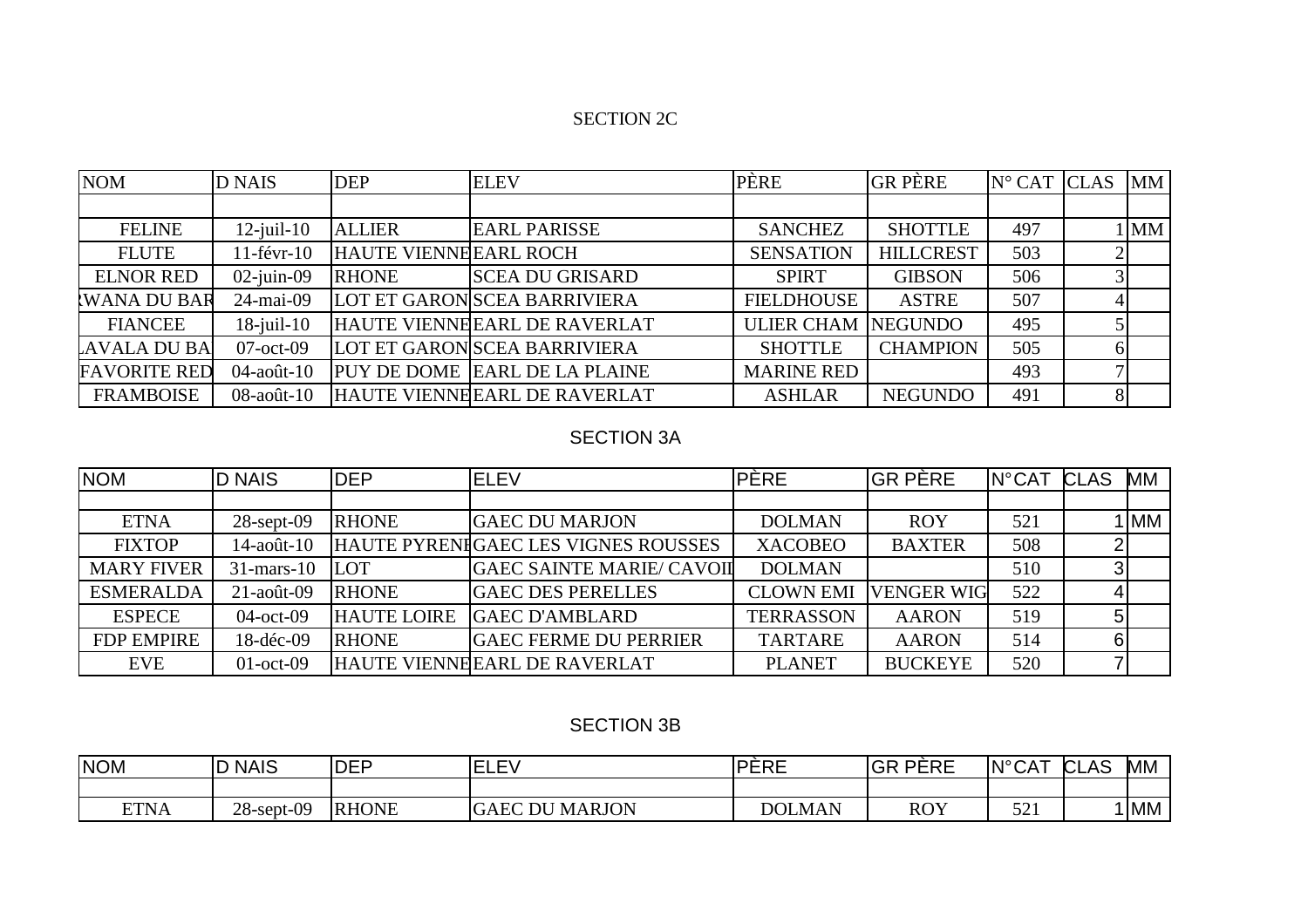| <b>FIXTOP</b>     | $14$ -août- $10$ |                    | HAUTE PYRENIGAEC LES VIGNES ROUSSES               | <b>XACOBEO</b>   | <b>BAXTER</b>     | 508 |  |
|-------------------|------------------|--------------------|---------------------------------------------------|------------------|-------------------|-----|--|
| <b>MARY FIVER</b> | $31$ -mars-10    | <b>LOT</b>         | <b>GAEC SAINTE MARIE/ CAVOIL</b>                  | <b>DOLMAN</b>    |                   | 510 |  |
| ESMERALDA         | $21$ -août-09    | <b>RHONE</b>       | <b>GAEC DES PERELLES</b>                          | <b>CLOWN EMI</b> | <b>VENGER WIG</b> | 522 |  |
| <b>ESPECE</b>     | $04$ -oct- $09$  | <b>HAUTE LOIRE</b> | <b>IGAEC D'AMBLARD</b>                            | <b>TERRASSON</b> | <b>AARON</b>      | 519 |  |
| <b>FDP EMPIRE</b> | $18-dec-09$      | <b>RHONE</b>       | <b>GAEC FERME DU PERRIER</b>                      | <b>TARTARE</b>   | AARON             | 514 |  |
| <b>EVE</b>        | $01$ -oct-09     |                    | <b>HAUTE VIENNHEARL DE RAVERLAT</b>               | <b>PLANET</b>    | <b>BUCKEYE</b>    | 520 |  |
|                   |                  |                    | $\bigcap_{n=1}^{\infty}$ $\bigcap_{n=1}^{\infty}$ |                  |                   |     |  |

SECTION 4A

| <b>NOM</b>           | <b>D NAIS</b>    | <b>DEP</b>         | <b>ELEV</b>                    | PÈRE            | <b>IGR PÈRE</b> | <b>IN°CAT</b> | CLAS | МM   |
|----------------------|------------------|--------------------|--------------------------------|-----------------|-----------------|---------------|------|------|
|                      |                  |                    |                                |                 |                 |               |      |      |
| LINOISE DISCRI       | $08$ -nov- $08$  | <b>CANTAL</b>      | DAMON NOËL                     | <b>TERRASON</b> | <b>RUBENS</b>   | 544           |      | I MM |
| <b>DANA</b>          | $10$ -févr- $08$ | <b>ALLIER</b>      | <b>EARL PARISSE</b>            | <b>BOLTON</b>   | <b>SHOTTLE</b>  | 552           |      |      |
| <b>COCA</b>          | $19$ -jany-08    | <b>HAUTE LOIRE</b> | <b>GAEC DU CYPRES</b>          | <b>SURVIVOR</b> | <b>NEWARK</b>   | 553           |      |      |
| DESIREE DU PLA       | $20$ -sept-08    |                    | HAUTE PYRENISCL ELEVAGE DU PLA | <b>GOLDWYN</b>  | <b>MERCHANT</b> | 549           |      |      |
| <b>ASIOKI DU BAF</b> | $02$ -oct- $07$  |                    | LOT ET GARON SCEA BARRIVIERA   | <b>CHAMPION</b> | <b>RIALTO</b>   | 556           |      |      |

# **SECTION 5**

| <b>NOM</b>            | <b>D NAIS</b>    | <b>IDEP</b>  | <b>ELEV</b>                    | IPÈRE           | <b>IGR PÈRE</b>   | <b>IN°CAT</b> | CLAS | <b>MM</b> |
|-----------------------|------------------|--------------|--------------------------------|-----------------|-------------------|---------------|------|-----------|
|                       |                  |              |                                |                 |                   |               |      |           |
| <b>CAPUCINE OS</b>    | 17-oct-07        | <b>LOIRE</b> | <b>GAEC CHARBONNIER</b>        | <b>DAMION</b>   | <b>LONARD</b>     | 562           |      | <b>MM</b> |
| <b>BERGERE</b>        | 08-mai-06        | <b>LOIRE</b> | <b>EARL DE LA MONTAGNE</b>     | <b>GOLDWYN</b>  | <b>GEAAR</b>      | 570           |      |           |
| <b>CHARMANTE</b>      | $29$ -juin-07    | <b>AIN</b>   | M. JAY JEAN-MARIE              | <b>RESTELL</b>  | <b>NALZEN RUD</b> | 566           |      |           |
|                       |                  |              |                                |                 |                   |               |      |           |
| <b>DESIREE DU PLA</b> | $20$ -sept- $08$ |              | HAUTE PYRENISCL ELEVAGE DU PLA | <b>GOLDWYN</b>  | <b>MERCHANT</b>   | 549           |      |           |
| <b>ASIOKI DU BAF</b>  | $02$ -oct-07     |              | LOT ET GARON SCEA BARRIVIERA   | <b>CHAMPION</b> | <b>RIALTO</b>     | 556           |      |           |

## **SECTION 6**

| <b>NOM</b>   | <b>NAIS</b> | <b>DEP</b> | F١<br>-<br>----                                                       | <b>DEDE</b><br>ERE | <b>GR PERE</b> | <b>IN°CAT</b> | ΔS<br>n'<br>CA.<br>◡∟ | МM   |
|--------------|-------------|------------|-----------------------------------------------------------------------|--------------------|----------------|---------------|-----------------------|------|
|              |             |            |                                                                       |                    |                |               |                       |      |
| <b>TERRY</b> | 04-févr-02  | <b>LOT</b> | ' GAE<br><b>BESSIERE</b><br>DE<br><b>GAEC</b><br>$\sim$<br><b>LAS</b> | <b>DERRY</b>       |                | 585           |                       | ' MM |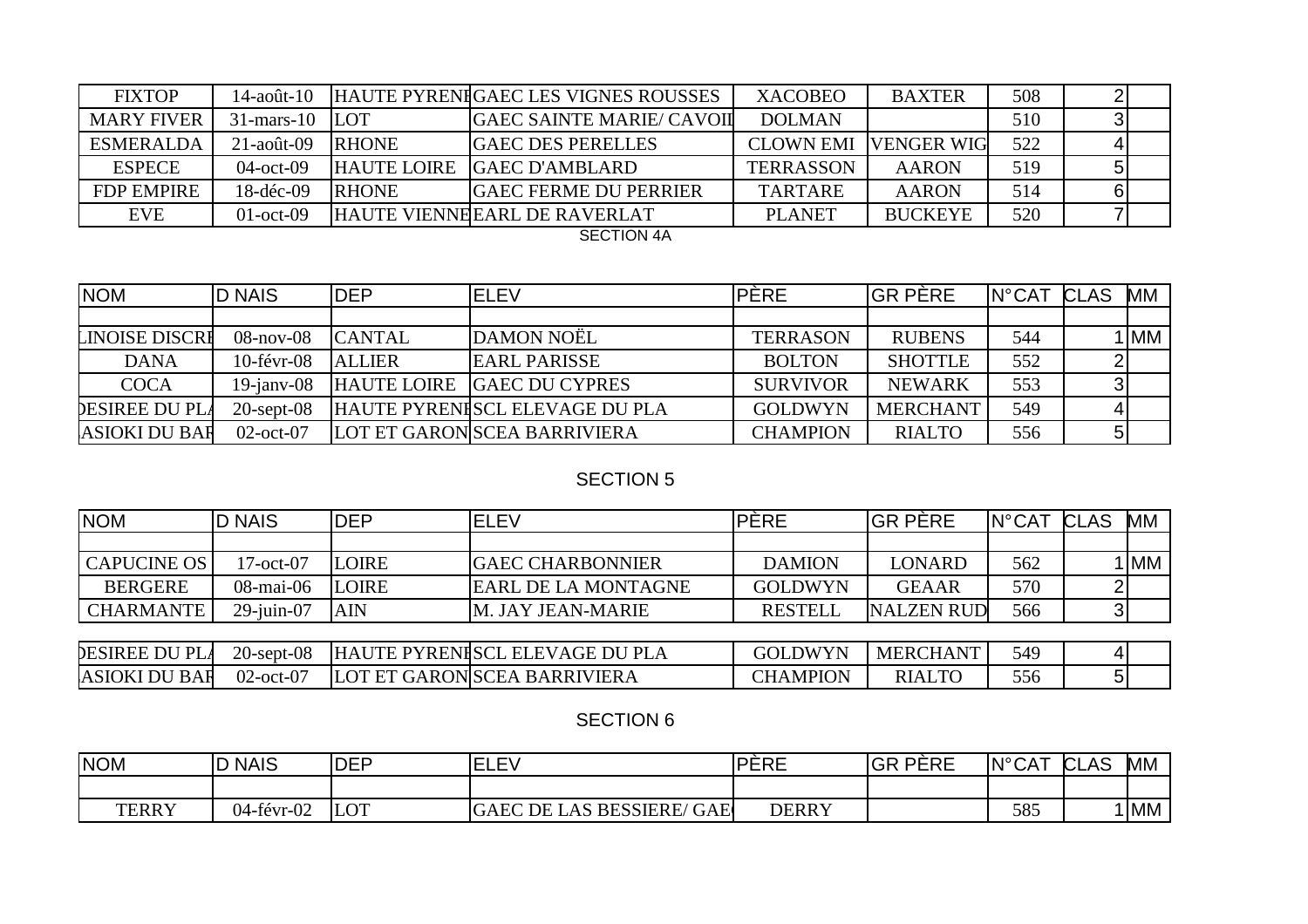| <b>BALZANE</b>    | $21$ -mars-06 LOIRE |                               | <b>IGAEC ROFFAT</b>                 | <b>SHOTTLE</b> | <b>LANCELOT</b> | 575 | 2 MM |
|-------------------|---------------------|-------------------------------|-------------------------------------|----------------|-----------------|-----|------|
| <b>ALENE</b>      | $14$ -juin-05       | <b>LOIRE</b>                  | <b>GAEC VIALLY</b>                  | <b>ROMAN</b>   | <b>GELPRO</b>   | 579 |      |
| <b>ALLURE</b>     | $12$ -oct-05        | <b>LOT</b>                    | <b>IGAEC LE CAYRET</b>              | LAUDAN         | <b>ADDISON</b>  | 577 |      |
| <b>ATCHEPSOUT</b> | $16$ -oct-05        |                               | <b>HAUTE VIENNHEARL DE RAVERLAT</b> | <b>OKENDO</b>  | LORAK           | 576 |      |
| <b>URGENCE</b>    | $02$ -sept- $03$    | <b>PUY DE DOME GAEC MELEY</b> |                                     | <b>ROY</b>     | <b>MARTY</b>    | 580 |      |

#### CHAMPIONNE MAMELLE ESPOIR

| <b>HORTENSE</b>                 | $07$ -janv-12    | <b>ISERE</b> | <b>GAEC DE FLEVIN</b>            | <b>SHOUT</b>      | <b>ROSS</b>      | 432 |
|---------------------------------|------------------|--------------|----------------------------------|-------------------|------------------|-----|
| <b>CHAMPIONNE ESPOIR</b>        |                  |              |                                  |                   |                  |     |
| <b>HAVANA</b>                   | 31-mai-12        | <b>AIN</b>   | <b>GAEC FERME MOREL</b>          | <b>ATWOOD</b>     | <b>SHOTTLE</b>   | 583 |
| RESERVE CHAMPIONNE ESPOIR       |                  |              |                                  |                   |                  |     |
| <b>HORTENSE</b>                 | $07$ -janv-12    | <b>ISERE</b> | <b>GAEC DE FLEVIN</b>            | <b>SHOUT</b>      | <b>ROSS</b>      | 432 |
| <b>MENTION HONORABLE ESPOIR</b> |                  |              |                                  |                   |                  |     |
| <b>HISTOIRE</b>                 | $27$ -mars-12    | <b>LOT</b>   | <b>GAEC DE LESPINAS</b>          | <b>PALERMO</b>    | <b>SENSATION</b> | 416 |
| CHAMPIONNE MAMELLE JEUNE        |                  |              |                                  |                   |                  |     |
| <b>DIJS LAURIA</b>              | $12$ -juin- $11$ | <b>AIN</b>   | <b>GAEC FERME MOREL - SCL DI</b> | <b>DETOX</b>      | <b>LARAMEE</b>   | 462 |
| <b>RESERVE MAMELLE JEUNE</b>    |                  |              |                                  |                   |                  |     |
| <b>FILADELPHY</b>               | $08 - 10$        | <b>ISERE</b> | <b>GAEC DE FLEVIN</b>            | <b>AFTERSHOCK</b> | <b>LEDUC</b>     | 476 |
| <b>CHAMPIONNE JEUNNE</b>        |                  |              |                                  |                   |                  |     |
| <b>DIJS LAURIA</b>              | $12$ -juin- $11$ | <b>AIN</b>   | CO PRO MOREL+SCL DIJS            | <b>DETOX</b>      | <b>LARAMEE</b>   | 462 |
| RESERVE CHAMPIONNE JEUNE        |                  |              |                                  |                   |                  |     |
| <b>FILADELPHY</b>               | $08-dec-10$      | <b>ISERE</b> | <b>GAEC DE FLEVIN</b>            | <b>AFTERSHOCK</b> | <b>LEDUC</b>     | 476 |
| <b>MENTION HONORABLE JEUNE</b>  |                  |              |                                  |                   |                  |     |
|                                 |                  |              |                                  |                   |                  |     |

| <b>FIRST FANMI</b> | $14$ -nov- $10$ | <b>LOIRE</b> | FAN'MI<br><b>SCL</b><br>$H^{\prime}$ $\Delta$ | $\alpha$ it $\alpha$ teti<br>-SHC<br>1 L L | COUSTEAL | 480 |
|--------------------|-----------------|--------------|-----------------------------------------------|--------------------------------------------|----------|-----|
|--------------------|-----------------|--------------|-----------------------------------------------|--------------------------------------------|----------|-----|